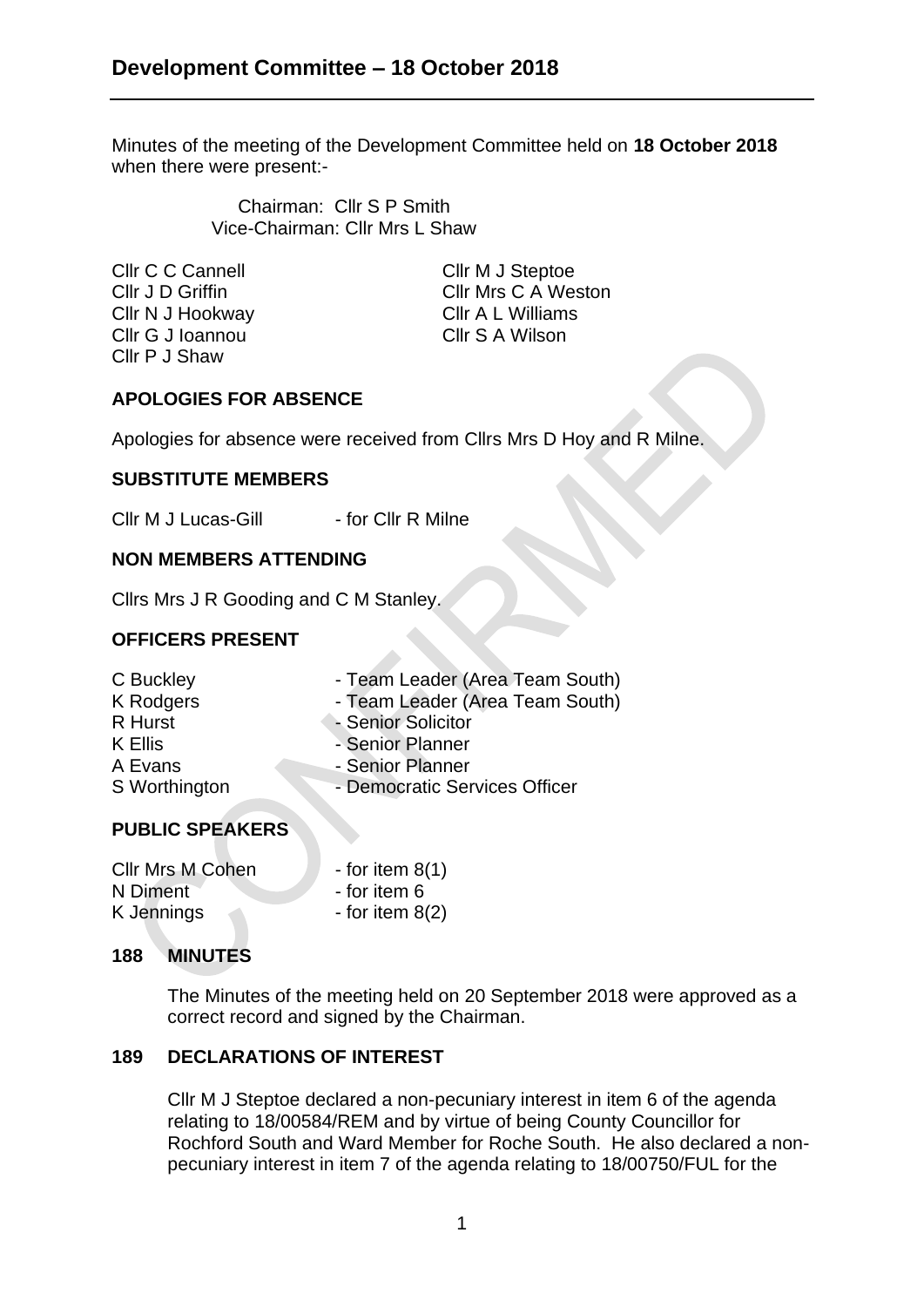same reasons and also by virtue of membership of the London Southend Airport Consultative Committee. He also declared a non-pecuniary interest in item 8(1) of the agenda relating to 17/001136/OUT by virtue of being County Councillor for Rochford South and a Member of Barling Magna Parish Council.

Cllrs G J Ioannou and Mrs L Shaw each declared a non-pecuniary interest in items 8(2) and 8(3) of the agenda relating to 18/00701/FUL and 18/00606/FUL by virtue of being Ward Members for Roche North. Cllrs M J Lucas-Gill and A L Williams each declared a non-pecuniary interest in items 6 and 7 of the agenda by virtue of being Ward Members for Roche South and in respect of item 7 by virtue of membership of the London Southend Airport Consultative Committee.

### **190 18/00584/REM – LAND EAST OF RUGBY CLUB, AVIATION WAY, ROCHFORD**

The Committee considered a Reserved Matters application following outline permission reference 15/00781/OUT to consider details in connection with a proposed employment unit for B1/B2 (business/general industrial) use including details of access, layout, appearance, scale and landscaping.

During debate Members concurred that details of the controlled gated access onto Aviation Way should be in consultation with Ward Members. Officers confirmed this was controlled via a condition attached to the previous Reserved Matters application reference 18/00411/REM and such consultation would take place as part of discharge of that condition.

## **Resolved**

That Reserved Matters approval be granted, subject to the following heads of conditions:-

- (1) Time Limits Full Standard
- (2) A landscaping condition specifying further details in relation to species type, planting mix, planting density and time of implementation of planting and ongoing management.
- (3) A condition relating to archaeological investigation and post excavation assessment:-
	- 1. No development or preliminary ground works can commence on those areas containing archaeological deposits until the satisfactory completion of field work, as detailed in a mitigation strategy, and which has been signed off by the local planning authority through its historic environment advisers.
	- 2. The applicant will submit to the local planning authority a postexcavation assessment (to be submitted within six months of the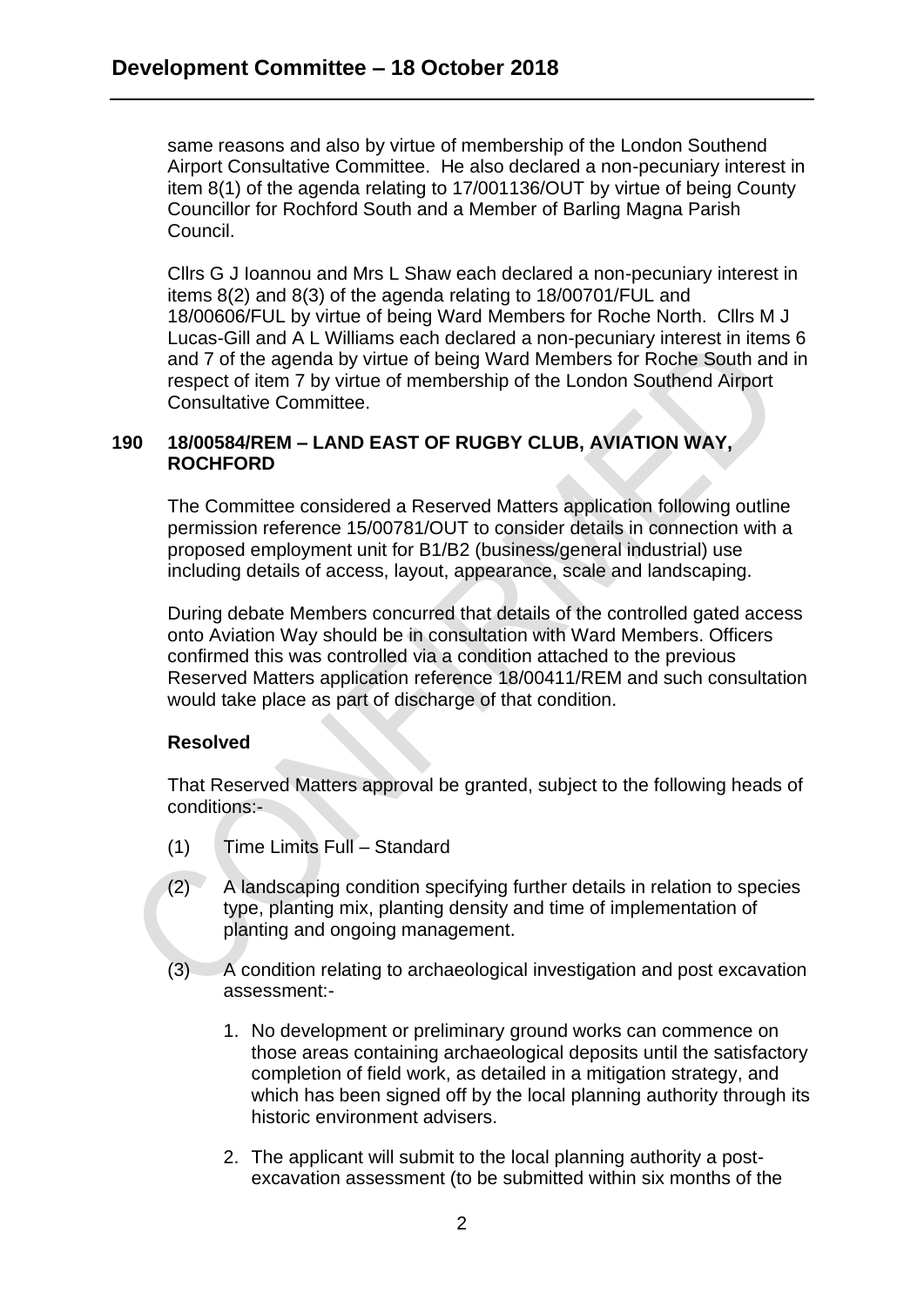completion of field work, unless otherwise agreed in advance with the Planning Authority). This will result in the completion of postexcavation analysis, preparation of a full site archive and report ready for deposition at the local museum, and submission of a publication report.

- (4) Parking increased powered two wheeler space quantity.
- (5) Materials to be agreed.
- (6) Extraction to be agreed.
- (7) Prior to first use of the vehicular accesses, visibility splays measuring 2.4m x 43m to each side of the accesses shall be provided and be permanently retained thereafter.
- (8) Design and materials for the out buildings to be agreed. (ADP&RS)

## **191 18/00750/FUL – NEW AIRPORT TERMINAL BUILDING, SOUTHEND AIRPORT**

The Committee considered an application to vary condition 2 (approved plan numbers) relating to planning permission reference 17/00996/FUL for extension to the terminal buildings and discharge conditions 3 (canopy), 4 (external materials), 5 (archaeology), 6 (BREEAM), 8 (recessed roof area) and 14 (dust management plan) imposed on planning application 17/00996/FUL.

### **Resolved**

That planning permission be approved, subject to the following conditions:-

- (1) The development hereby permitted shall be begun before the expiration of three years from 3 January 2018 (date of original permission for 17/00996/FUL).
- (2) The development hereby approved shall be carried out in accordance with the approved plans as follows:-

17064-00 100-003 Rev 00, 17064-00-200-001 Rev 01, 17064-00-200- 002 Rev 01, 17064-00-200-007 Rev 00, 17064-00-300-010 Rev 00, RPS-P3-SI-DR-A-003 P01, RPS-P3-GF-DR-A-007 P02, RPS-P3-XX-DR-A-017 P01, RPS-P3-02-DR-A-010 P01, RPS-P3-GF-DR-A-009 P01, RPS-P3-GF-DR-A-008 P01, RPS-P3-02-DR-A-012 P01, RPS-P3- 02-DR-A-011 P01, RPS-P3-XX-DR-A-014 P01, 17064-00-200-014 Rev 00, RPS-P3-XX-DR-A-016 P01, RPS-P3-XX-DR-A-015 P01, RPS-P3- XX-DR-A-018 P01, RPS-P3-XX-DR-A-021 P01, RPS-P3-XX-DR-A-019 P01.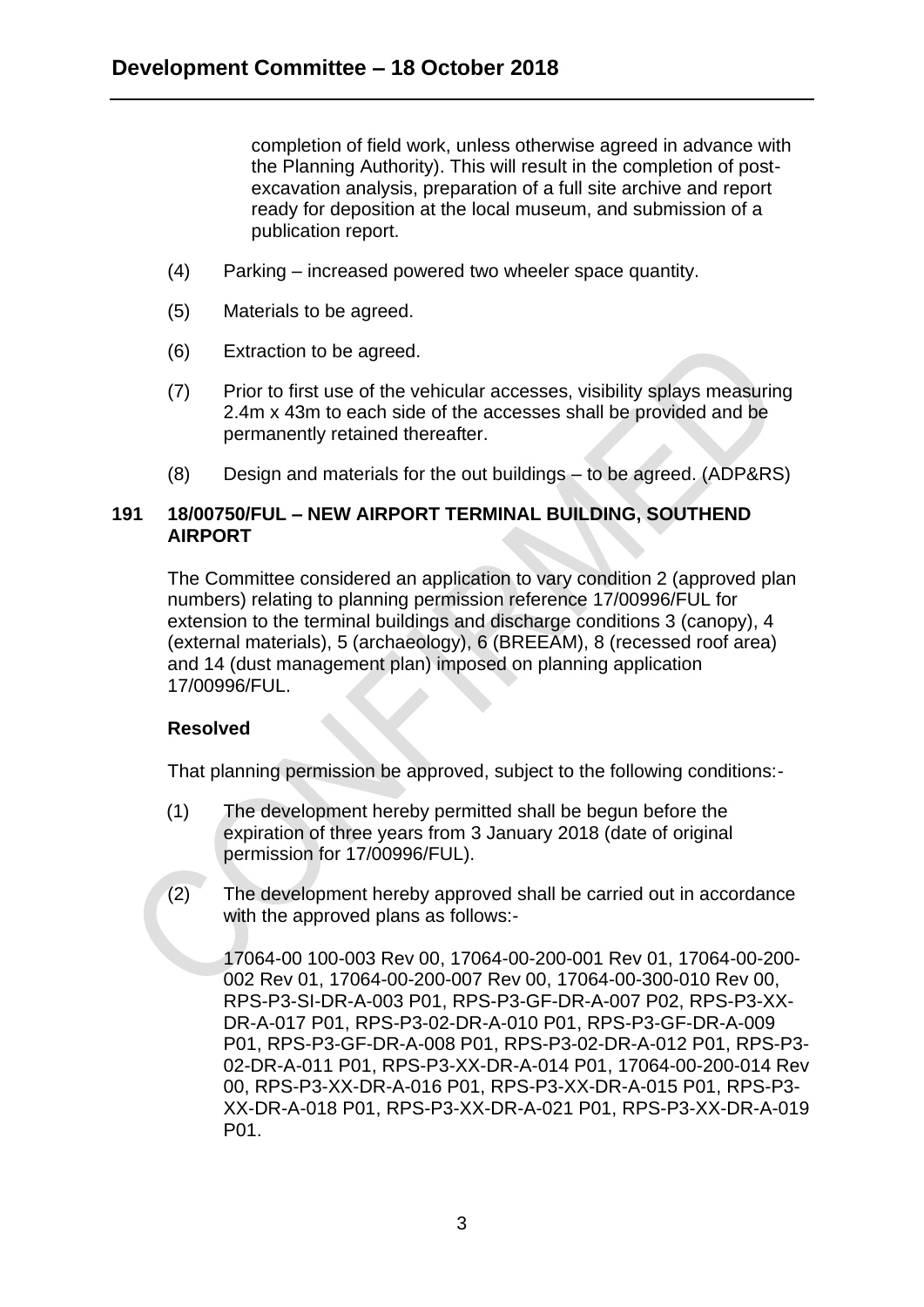- (3) The external facing materials to be used in the construction of the development hereby permitted shall be those materials as detailed on the submitted plans (see condition 2 above). Where alternative materials are to be used, no development shall commence before details of those alternative external facing (including windows and doors) and roofing materials to be used in the development have been submitted to and approved in writing by the Local Planning Authority.
- (4) The development shall be constructed in accordance with the approved details in the BREEAM pre-assessment submitted in conjunction with this application. Within 3 months of completion of the development hereby approved, or otherwise agreed in writing by the Local Planning Authority, a BREEAM assessment of the development shall have been submitted to and agreed by the Local Planning Authority.
- (5) Prior to completion of the development hereby approved, details of how the development will secure at least 10 per cent of its energy from a decentralised and renewable or low-carbon source, unless details are provided to demonstrate that this is not feasible or not viable, shall be submitted to and approved in writing by the Local Planning Authority. The details as agreed shall be implemented prior to first beneficial use of the development hereby approved.
- (6) Prior to first beneficial use of the extensions hereby approved, details of hard and soft landscaping including the bund shall be submitted to and agreed in writing by the Local Planning Authority. Hard and soft landscaping shall be completed as agreed prior to first beneficial use of the extensions unless an alternative timetable is previously agreed in writing by the Local Planning Authority.
- (7) Prior to commencement of the development hereby approved details of how the development will use rain water harvesting and water recycling unless details are provided to demonstrate that this is not feasible or not viable, shall be submitted to and approved in writing by the Local Planning Authority. The details as agreed shall be implemented prior to first beneficial use of the development hereby approved.
- (8) No works shall take place until a detailed surface water drainage scheme for the site, based on sustainable drainage principles and an assessment of the hydrological and hydro geological context of the development, has been submitted to and approved in writing by the Local Planning Authority.

The scheme should include but not be limited to:-

• Limiting discharge rates to 1 in 1 year green field rate unless this is demonstrated not to be feasible, in which case a minimum of 50% betterment of the existing brown field rate, for all storm events up to and including the 1 in 100 year rate plus 40% allowance for climate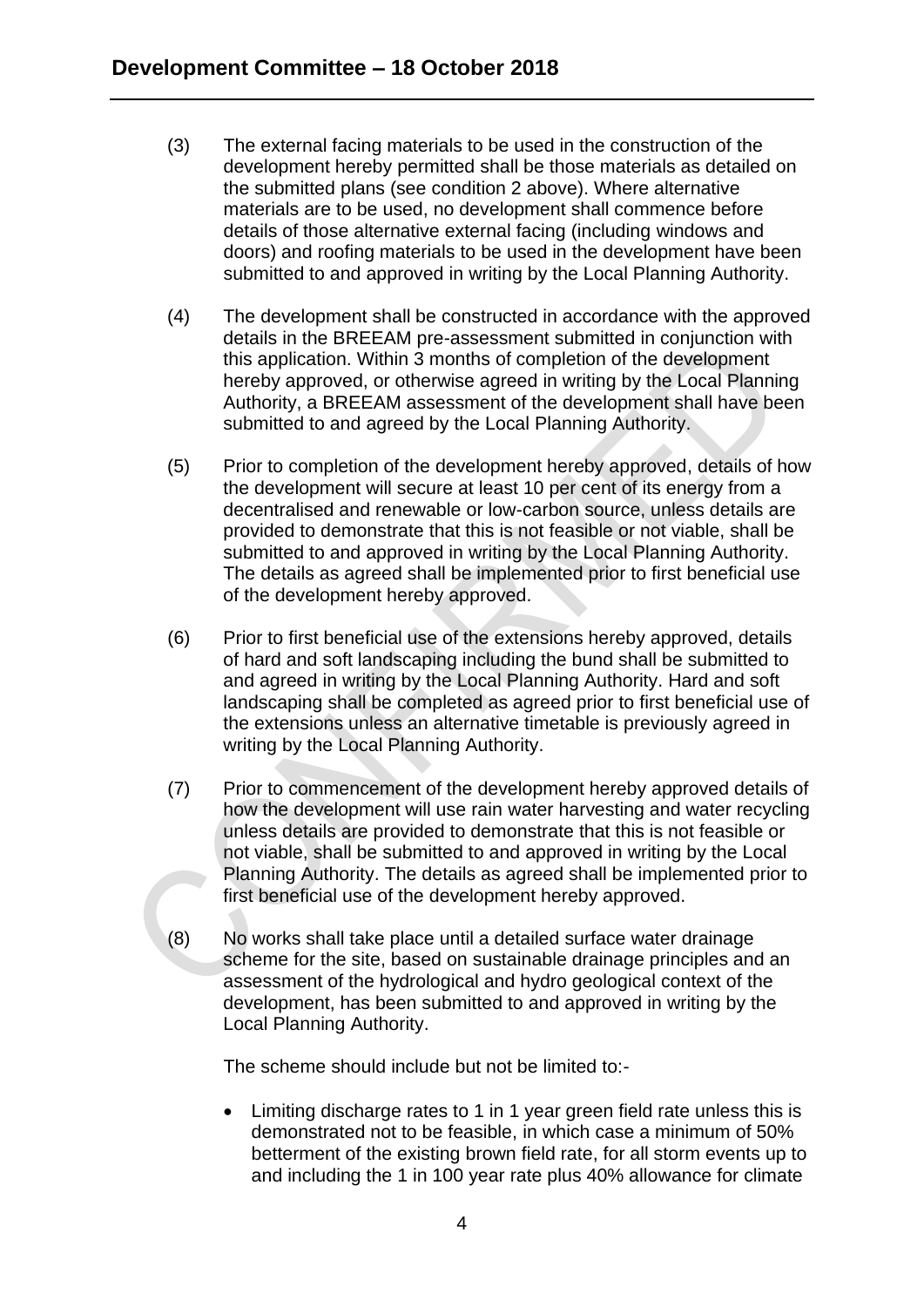change.

- Provide sufficient storage to ensure no off site flooding as a result of the development during all storm events up to and including the 1 in 100 year plus 40% climate change event.
- Details of capacity within the existing drainage network if this is to be utilised.
- Final modelling and calculations for all areas of the drainage system, including run off rate and storage provision.
- The appropriate level of treatment for all run off leaving the site, in line with the CIRIA SuDS Manual C753.
- Permission from the relevant water authority to connect to the existing surface water sewer.
- Detailed engineering drawings of each component of the drainage scheme.
- A final drainage plan which details exceedance and conveyance routes, FFL and ground levels, and location and sizing of any drainage features.
- A written report summarising the final strategy and highlighting any minor changes to the approved strategy.

The scheme shall subsequently be implemented prior to occupation.

- (9) No works shall take place until a Maintenance Plan detailing the maintenance arrangements, including who is responsible for different elements of the surface water drainage system and the maintenance activities/frequencies, has been submitted to and agreed in writing by the Local Planning Authority. Should any part be maintainable by a maintenance company, details of long term funding arrangements should be provided.
- (10) The applicant or any successor in title must maintain yearly logs of maintenance which should be carried out in accordance with any approved Maintenance Plan. These must be available for inspection upon a request by the Local Planning Authority.
- (11) The approved Dust Management Plan dated 1 August 2018 shall be implemented as agreed and adhered to throughout the construction of the development hereby approved.
- (12) No development shall commence until a foul water strategy has been submitted to and approved in writing by the Local Planning Authority.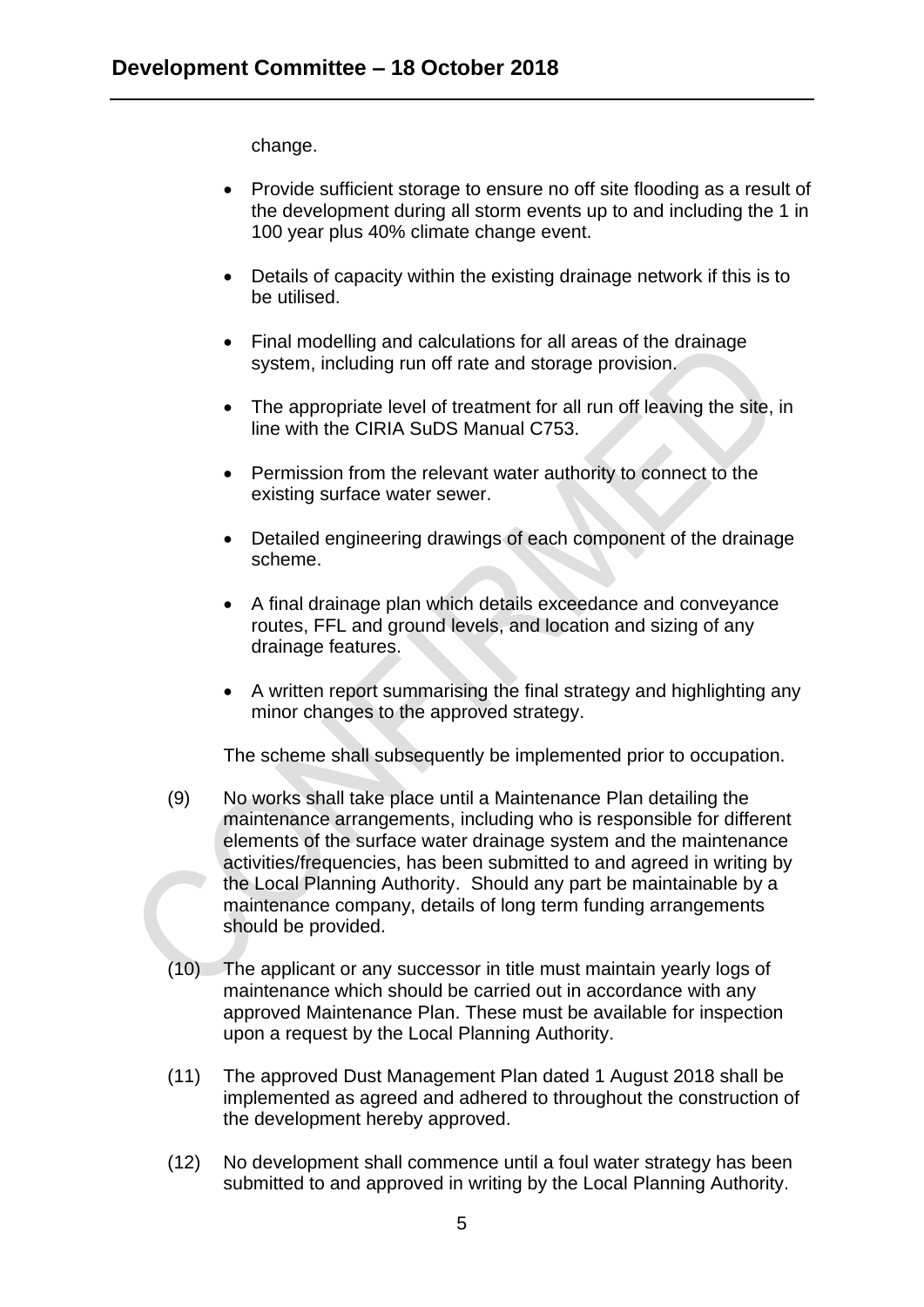No development shall be occupied until the works have been carried out in accordance with the foul water strategy so approved unless otherwise approved in writing by the Local Planning Authority. (ADP&RS)

## **192 17/001136/OUT – ROSEDENE NURSERIES, BARROW HALL ROAD, BARLING MAGNA**

The Committee considered an outline application to demolish existing dwellings and buildings and to construct twenty four 3-bed houses.

During debate Members expressed concerns relating to the narrow width of the road in this location, the lack of footpaths, the need to relocate a telegraph pole in the vicinity of the site, the poor location of the bus stop, particularly given the need for children to travel some distance to primary and secondary schools. Members therefore concurred that the reasons for refusal should also include reasons relating to the site being situated in an unsustainable location, lacking appropriate footpaths and an accessible bus stop. In addition, there was a general consensus that the highway concerns should be included as an informative to the decision notice.

### **Resolved**

That the application be refused for the following reasons:-

1. The application site lies within the Metropolitan Green Belt as identified in the Rochford District Council Local Development Framework Allocations Plan. The National Planning Policy Framework (NPPF) 2018 sets out the general presumption against inappropriate development within the Green Belt.

The proposed development does not qualify as one of the exceptions and is thus considered to represent inappropriate development within the Green Belt; only a small part of the site qualifies as Previously Developed Land. No very special circumstances exist that clearly outweigh the harm to the Green Belt, by definition and significant impact on openness would result. The proposed development would not represent sustainable development being located within a rural area not part of an existing residential settlement and without suitable footways to enable pedestrians to safely access bus stops and would have an adverse impact on the undeveloped and rural character of the locality and would undermine the purpose of safeguarding the countryside from encroachment. The proposal would fall contrary to the adopted Development Plan including Policy GB1 of the Core Strategy as well as to Part 13 of the NPPF.

2. The application has not demonstrated that surface water can be effectively managed in the form of a surface water drainage strategy. The flood risks resulting from the proposed development are therefore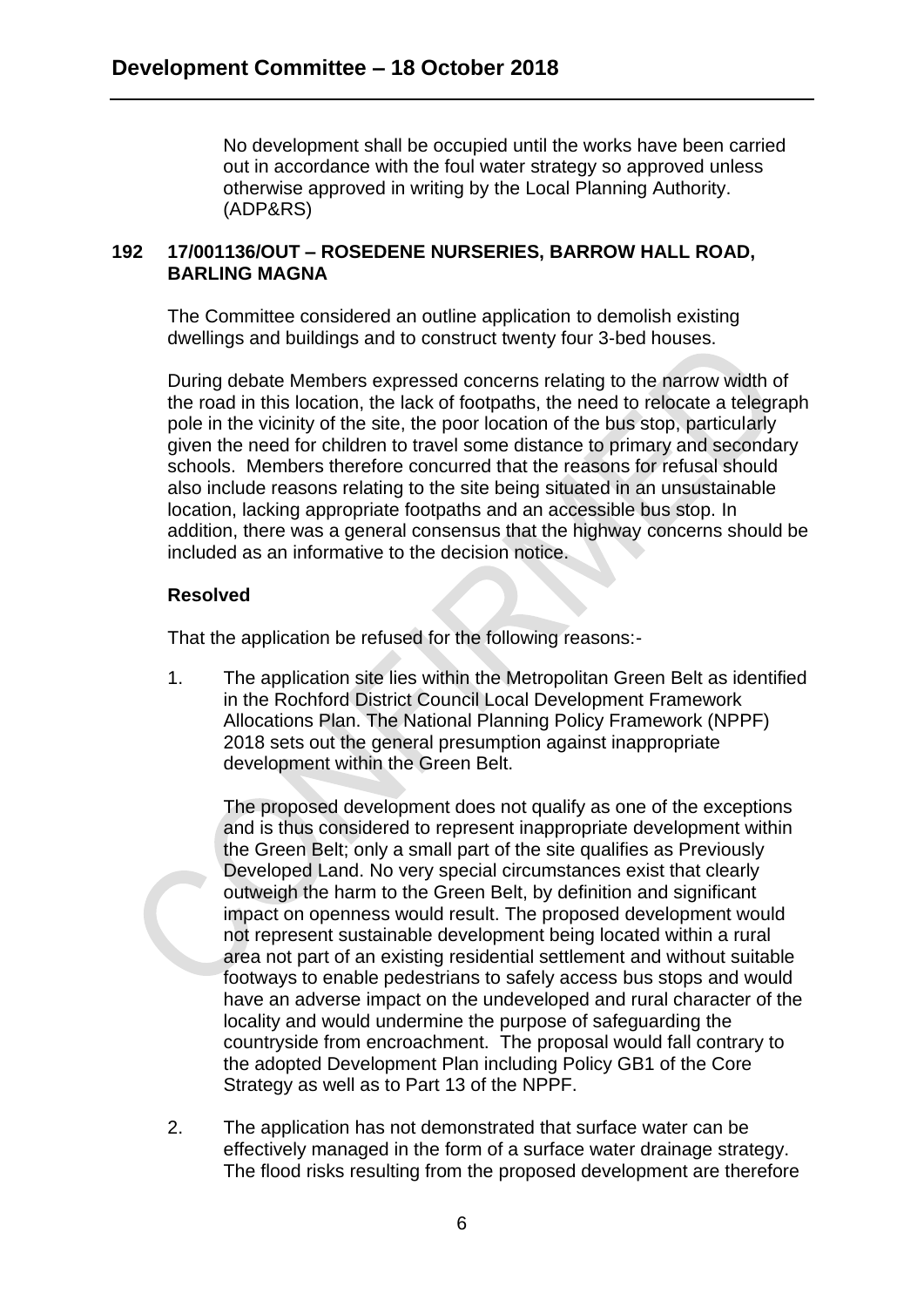unknown; it has not been demonstrated that the development would not increase flood risk elsewhere. The proposed development is considered to conflict with Policy DM28 of the Development Management Plan and Policy ENV4 of the Core Strategy and Paragraphs 163 and 165 of the NPPF.

- 3. The application has not demonstrated that it has taken into account the potential impacts of the development on protected species by means of a preliminary ecological assessment to determine the presence or absence of protected species which would inform further survey work or mitigation. The Local Planning Authority cannot accurately assess the impact of the proposal on protected species contrary to Section 15 of the NPPF and Policy DM27 of the Development Management Plan.
- 4. The application has not demonstrated that it has taken into account the potential impacts of the development on existing hedges including early mature trees at the site. Policy DM25 looks to seek to conserve existing trees and hedgerow. Without the necessary information to assess the impact on existing trees and hedgerows, the Council is not in a position to be able to fully assess the application in accordance with the National Planning Policy Framework. The application would therefore fall contrary to Policy DM25 and DM26 of the Development Management Plan.

### Informatives

1. Although access to the site is not for determination at this outline application stage, there is concern that safe vehicular and pedestrian access to the site could not be achieved, particularly given the location of the site, partly directly on the junction of two roads, at least one of which is very narrow in places and given the existing siting of a telegraph pole at the site boundary. The proposed development would result in a considerable increase in the number of people resident at and visiting the site with appropriate vehicular and pedestrian access key to safety. No allowance has been given to the need to install a footway along the full length of the site frontage. The existing bus stop is inconveniently located, particularly given the lack of existing pedestrian footways to it from the site. (ADP&RS)

## **193 18/00701/FUL – BRAMBLEHURST FARM, HYDE WOOD LANE, CANEWDON**

The Committee considered an application for the replacement of an existing mobile home with a permanent dwelling.

Mindful of officers' recommendation to refuse the application, Members nevertheless considered that the application should be approved as very special circumstances relating to the health of the applicant and the considerable length of time the mobile home had been occupied by the